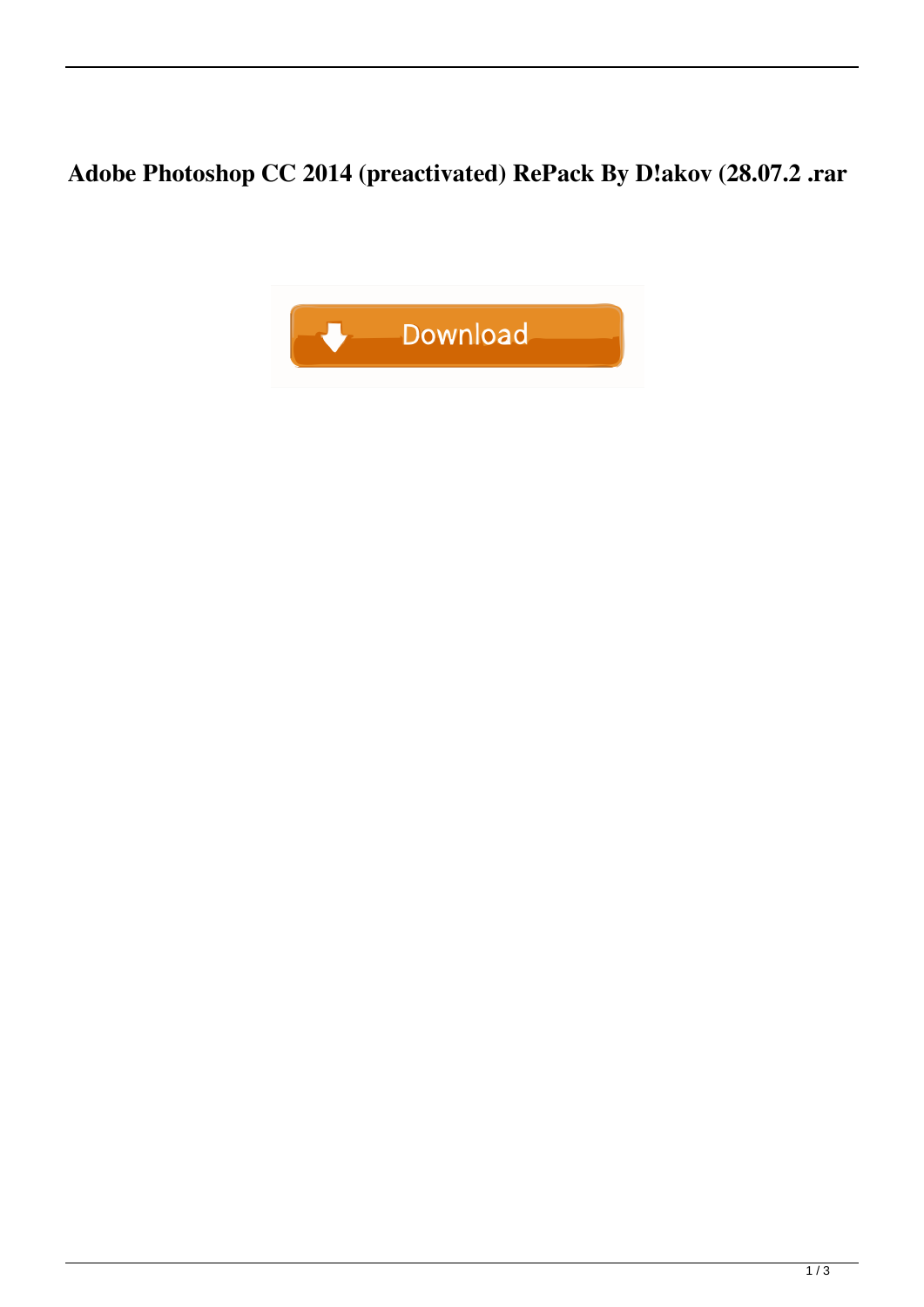Description: Adobe Photoshop CC 2014 (preactivated) RePack By D!akov (28.07.2.rar How to install: 1. Download and unpack.rar. 2. Burn or mount.iso and run setup. 3. Run.exe for install. 4. Don't forget do not run EXE by default when installing program. 5. Play.exe game and enjoy. Sources: Adobe Photoshop CC 2014 (preactivated) RePack By D!akov (28.07.2.rar LINKS: - Windows in 1 Multilingual Untouched (x86,x64) Adobe Photoshop CC 2014 (preactivated) RePack By D!akov (28.07.2.rar - Batman Arkham City Launcher.ini - Les Mills Cxworx Torrent Adobe Photoshop CC 2014 (preactivated) RePack By D!akov (28.07.2.rar Last updated on.From the section Premier League Idris Elba was asked to take a bow as he received his first goal nomination Premier League clubs will receive a break from the 2018/19 campaign for historic damage to the pitch. An independent committee has recommended 12-month suspensions, covering the first half of the campaign, for English Football League and Premier League clubs who do not repair damaged pitches within the same season. That allows clubs to have next season free of damage for the first five months of the campaign. The Premier League is working on its own programme of working to improve the state of the game's pitches. And, with its own penalties, comes the possibility of making some a permanent recommendation by next season. This is because the league will not be able to appeal against penalties under its own disciplinary processes. The independent committee was made up of expert advisers from the game's governing body, the Professional Footballers' Association, match officials, a club representative and a representative of the Football Supporters' Federation. It has reported that a "significant proportion" of pitches damaged in English football are beyond repair. The independent committee's report also recommends an education programme for referees, which was led by the Sport Resolutions Centre, and a shift in the balance of play away from the back post to coincide with the 2018/19 campaign. Liverpool's Jürgen Klopp, whose side have the worst pitch